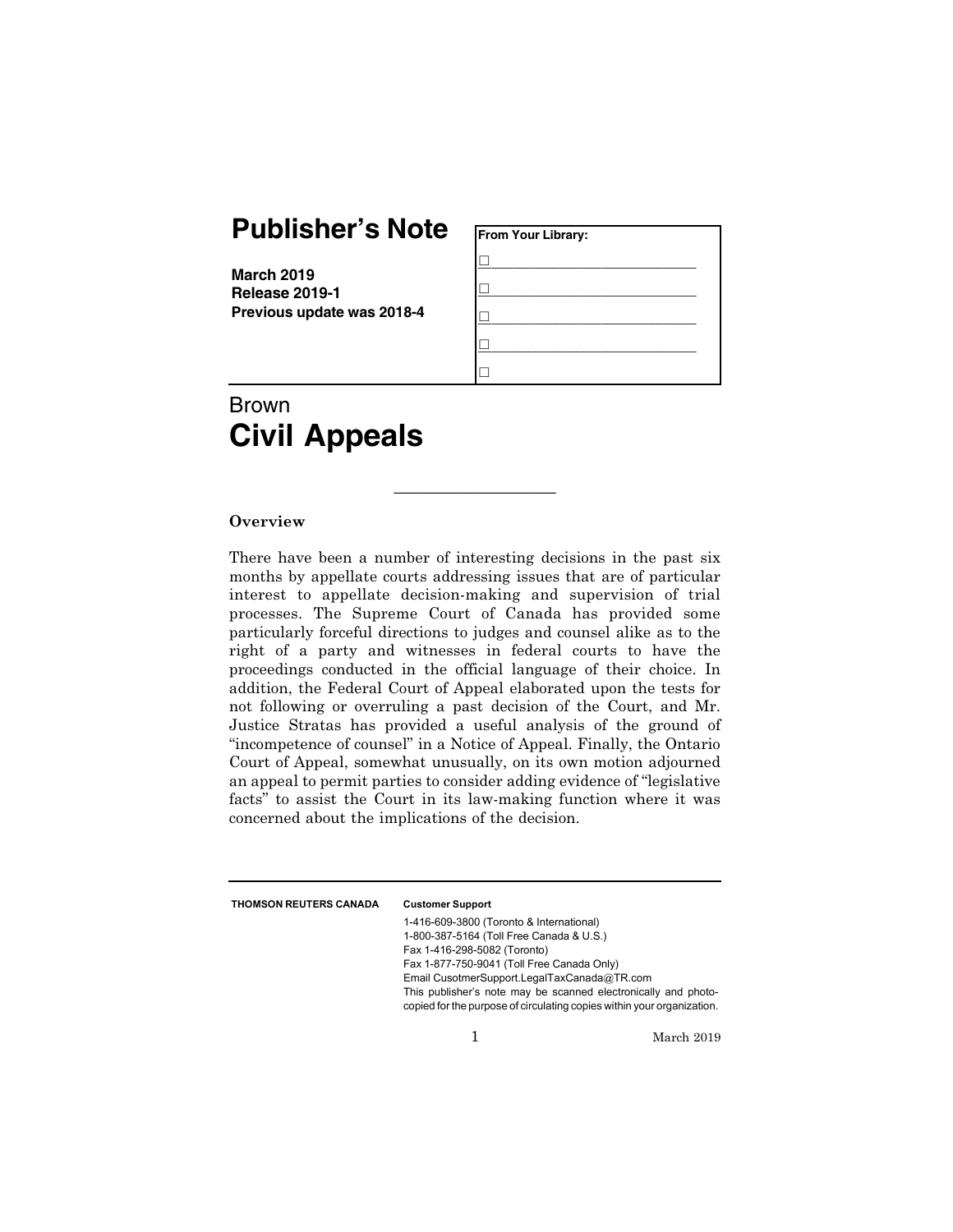### **What's New in this Update**

#### *Appellate Remedies for Breach of Language Rights*

- 1. In *Mazraani* (*Mazraani v. Industrial Alliance Insurance and FinancialServices Inc.*, 2018 SCC 50) the Supreme Court had occasion to elaborate on the requirement that a person appearing in any federal court is entitled to give evidence and participate in either one of the two official languages. It reaffirmed that the right to do so is different from the right to have an interpreter and stated that it was a substantive and not a procedural right. This right is not only contained in the *Official Languages Act* (R.S.C. 1985, c. 31 (4th Supp.)) but it is also guaranteed by s. 133 of the *Constitution Act, 1867* and s. 19 of the *Canadian Charter of Rights and Freedoms*.
- 2. The Court went on to state that the presiding judge, when it appears that a party will be calling a witness or arguing in an official language that the other party does not understand, has a duty to inform the other party of his right to an interpreter and to adjourn proceedings to ensure that the appropriate arrangements are made.
- 3. The Court also addressed the remedy to be applied by an appellate court where there has been a violation of these language rights. It stated that because language rights are not procedural rights the fact that a violation has had no impact on the fairness of the hearing is, in principle, not relevant to the remedy. Accordingly, it noted that a new hearing will generally be the appropriate remedy for most language rights violations. In the case before it, the conclusion was that a new hearing was required given the evidence in the transcript of witnesses' being uncomfortable with English and preferring to speak in French. In its reasons, the Court contemplated a refusal to order a new hearing where there was evidence of tactics, and also noted that practicalities had to be considered and that a lesser remedy such as an order for costs could be appropriate, but not in the circumstances before it.

#### *Stare Decisis in the Federal Court of Appeal*

4. *Tan* (*Tan v. Canada (Attorney General)*, 2018 FCA 186) is of interest in relation to the doctrine of *stare decisis* and the standards to be applied in the Federal Court of Appeal in relation to "horizontal *stare decisis*" as opposed to "vertical *stare decisis*".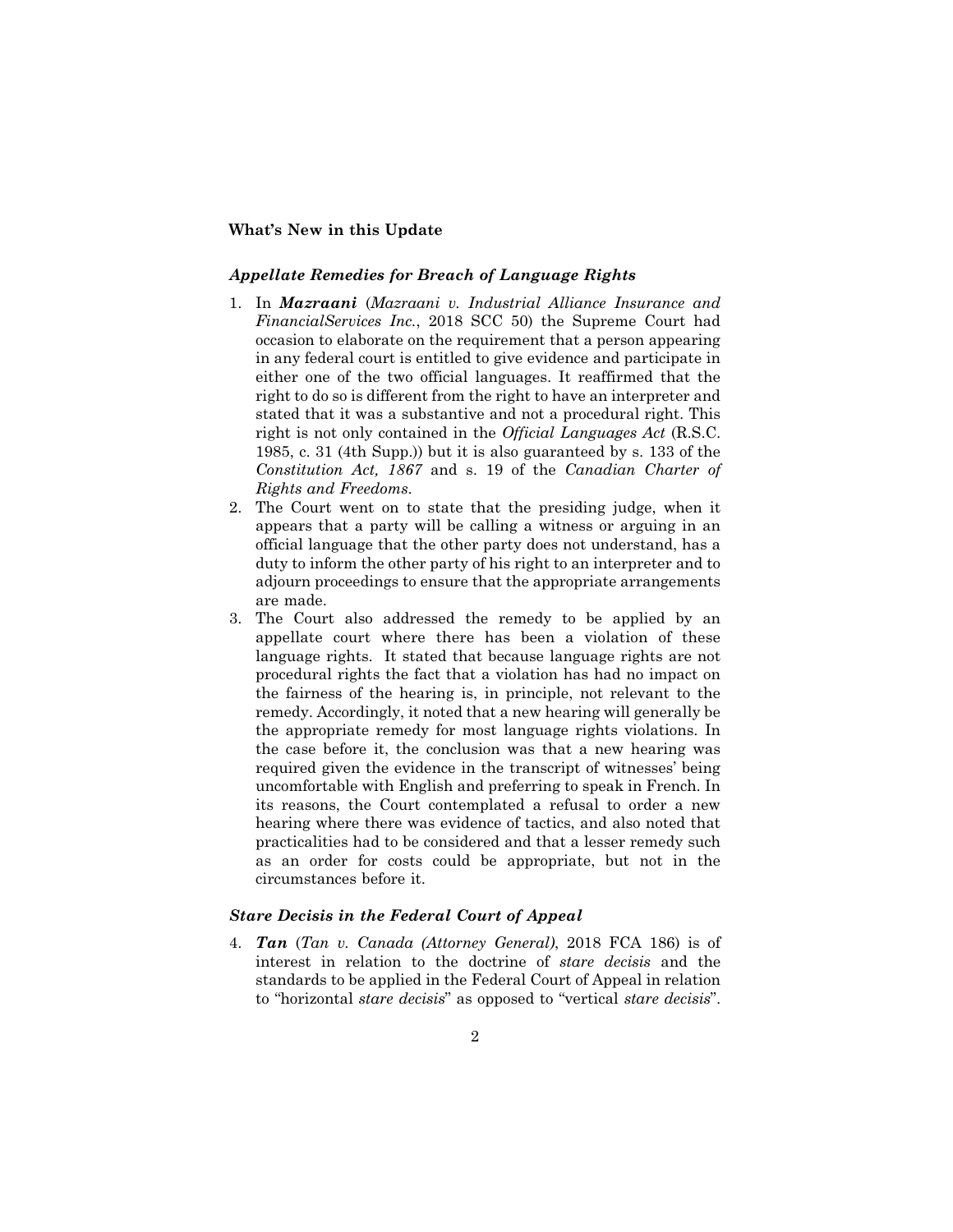The Court in *Tan* was constituted as a five-judge panel by the Chief Justice in response to a request that the Court reconsider and overrule an earlier decision relating to the interpretation of the phrase "lawfully present in Canada" as contained in the Canada Human Rights Code.

- 5. In the course of its reasons, the Court stated that there were two standards that applied: one where a three-judge panel was free not to follow an earlier decision and the other when the Court was constituted as a five-judge panel. In the first instance, it was said that the Court could disregard the earlier decision only if it was "manifestly wrong", which could arise only if the earlier decision was *per incuriam*, or it had been "overtaken" by later decisions of the Supreme Court of Canada, or there were "compelling reasons to do so and correctness prevails over certainty". The Court went on to say that where the panel was constituted as a five-judge panel the "manifestly wrong" criterion did not apply. Rather, the Court postulated a "compelling reasons" test, where the circumstances outweigh any considerations of certainty, but it is not entirely clear what these circumstance may include.
- 6. In the result, a majority of the Court concluded that its earlier decision ought to be overruled, and that "lawfully present in Canada" included being incarcerated when a deportation order was stayed pending completion of the prison sentence.

#### *"Incompetence of Counsel" as a Ground of Appeal*

7. *Mediatube* (*Mediatube Corp. v. Bell Canada*, 2018 FCA 127) is a decision of Stratas, J.A., in response to a motion that leave be granted to amend the Notice of Appeal to add the ground of "incompetence of counsel", after the appellant became aware of the fact that the law firm that represented it in the trial had, at an earlier time, also represented the respondent in unrelated matters. Justice Stratas, in the course of his reasons for not granting leave to amend, canvassed the history of "incompetence of counsel" as a ground of appeal and noted its rarity in civil cases. More importantly, Justice Stratas analyzed the basis for such an appeal and provided guidance as to the considerations that could lead to setting aside a trial decision on that ground. Beginning with the "strong presumption" that counsel's conduct fell within the "wide range" of "reasonable professional assistance", he noted that, in the absence of a miscarriage of justice, the question of the competence of counsel is a matter of professional ethics and not a question for the appellate courts. As to what could result in a

3 March 2019